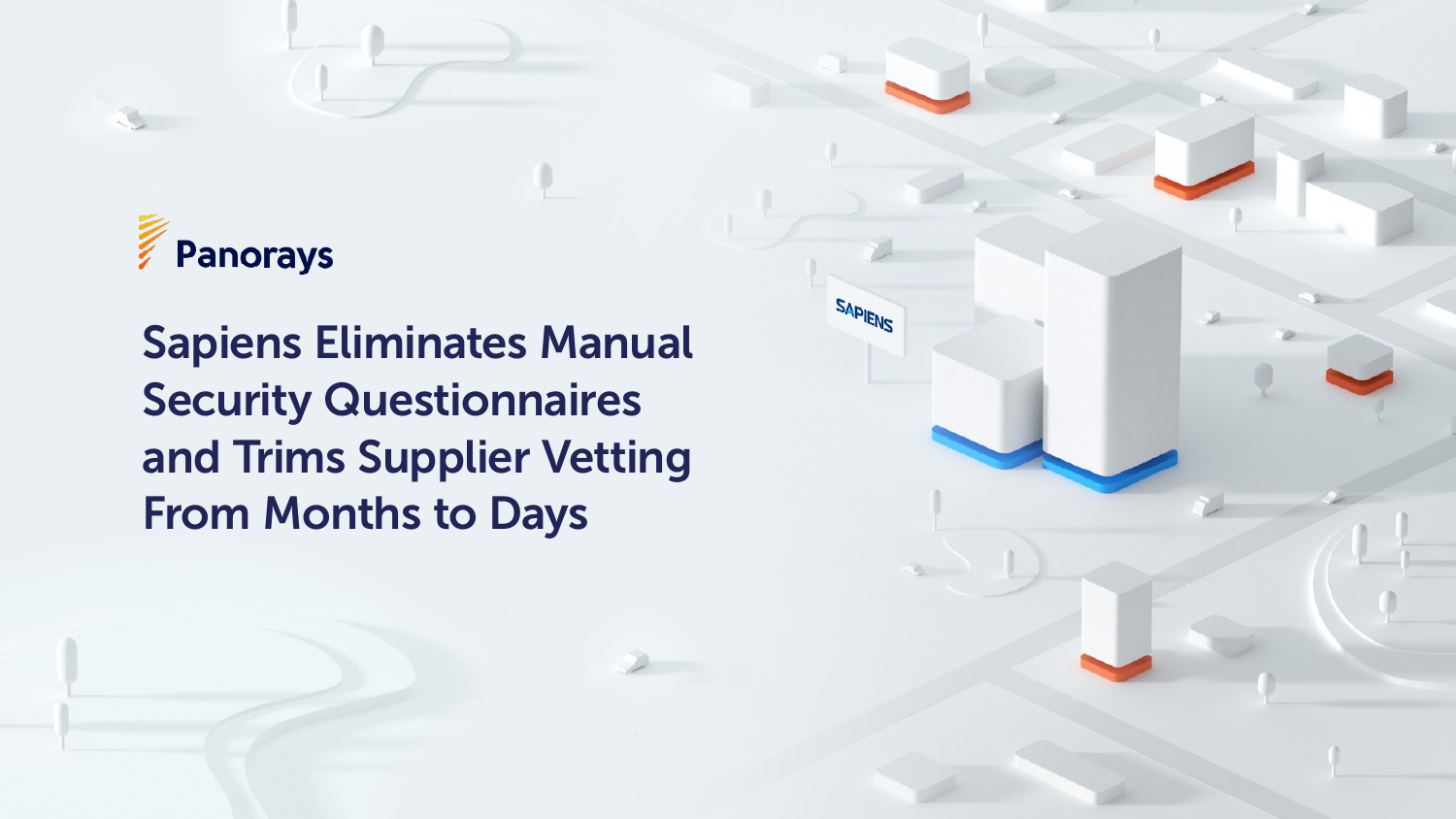## **About Sapiens**

Sapiens International Corporation (NASDAQ and TASE: SPNS) is a leading global provider of software solutions for the insurance industry. It offers integrated core software solutions and business services, and a full digital suite for the property and casualty/general insurance; life, pension and annuities; and reinsurance markets. Sapiens also services the workers' compensation and financial and compliance markets. Its portfolio includes policy administration, billing and claims; underwriting, illustration and electronic application; reinsurance and decision management software. Sapiens digital platform features customer and agent portals, and a business intelligence platform. With a 30year track record of delivering to more than 400 organizations, Sapiens' team of over 2,500 operates through its fully-owned subsidiaries in North America, the United Kingdom, EMEA and Asia Pacific.



Lengthy vendor auditing process

Intuitive automated security assessments

### **Challenge Challenge Challenge Challenge Challenge Challenge Challenge Challenge Challenge Challenge Challenge Challenge Challenge Challenge Challenge Challenge Challenge Challenge**

- Rapid & thorough assessment of  $200+$  vendors
- · Improved vendor engagement
- Superior customer success interaction

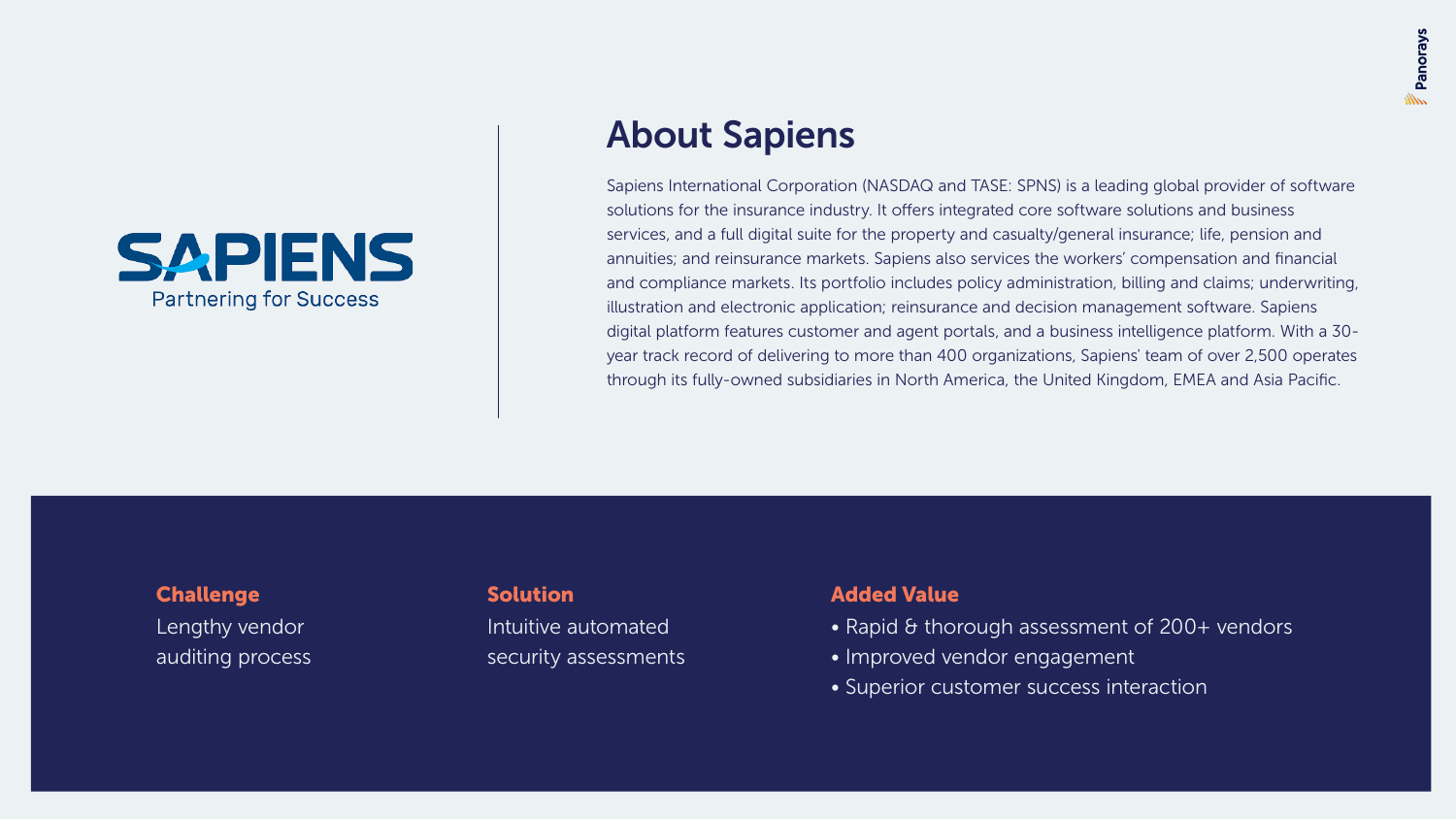# Challenge

 $-$  THE  $-$ 

*"With manual questionnaires, we wasted a lot of time* waiting for answers."

Johnny Jonathan, **Global Director of Information** & Cybersecurity, Sapiens

## Lengthy Vendor Auditing Process

Johnny Jonathan, Sapiens' global director of information and cybersecurity, was tired of spreadsheets. His department managed over 200 suppliers for his company by spending countless hours modifying, sending and following up on security questionnaires using Excel.

The process was a challenge. "No matter how organized you are," he explained, "you are going to slip, especially when you are dealing with the numbers that Sapiens does."

Very often, it was necessary to call vendors to follow up on unclear answers, or when a question was left blank. Because of the constant back-and-forth, Sapiens' supplier vetting process often took months.

"With manual questionnaires, we wasted a lot of time waiting for answers," he said. "It was like chasing my own tail."

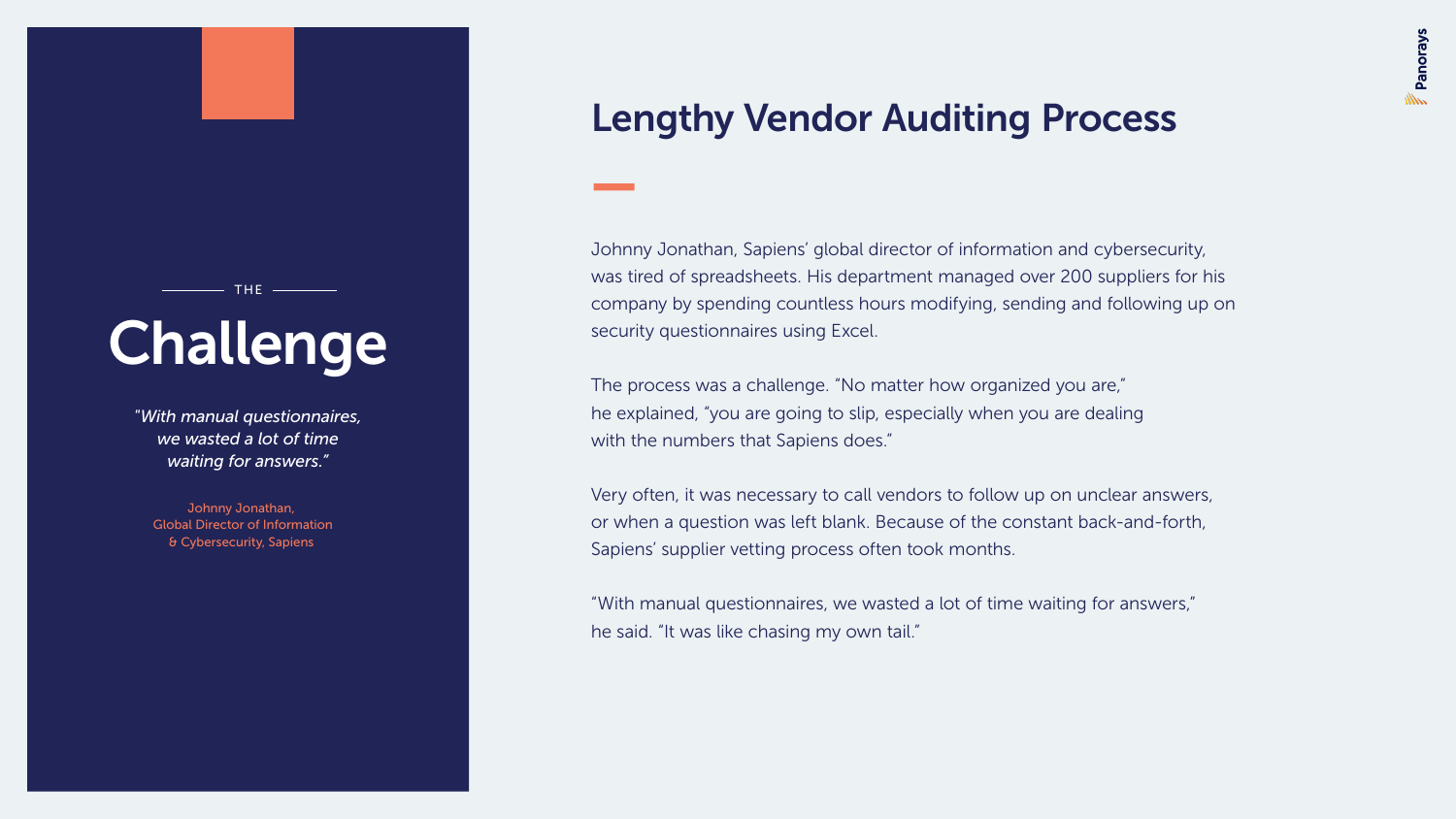Determined to find a solution, Jonathan evaluated numerous security ratings services. He had worked extensively with a competing conventional solution in a past role and considered doing so again. Ultimately, however, he was drawn to Panorays' innovative approach towards third-party security .management

"The solution I worked with does the outside-facing security evaluation, but it doesn't do automated security assessments," he explained. "Panorays provides both, with a high return on investment."

Jonathan noticed the difference in the supplier vetting process as soon as Sapiens switched to Panorays. The assessments thoroughly checked supplier cybersecurity posture, and the intuitive platform was easy to use. With an automated system, he could quickly and easily customize questionnaires and suppliers could no longer leave answers blank.

"Panorays gives me better control of my suppliers," he said. "That's what helps the most."



## Solution

THE **\_\_\_\_\_\_** 

*"Panorays gives me better* control of my suppliers. That's what helps the most."

Johnny Jonathan, **Global Director of Information** & Cybersecurity, Sapiens

## **Intuitive Automated Security Assessments**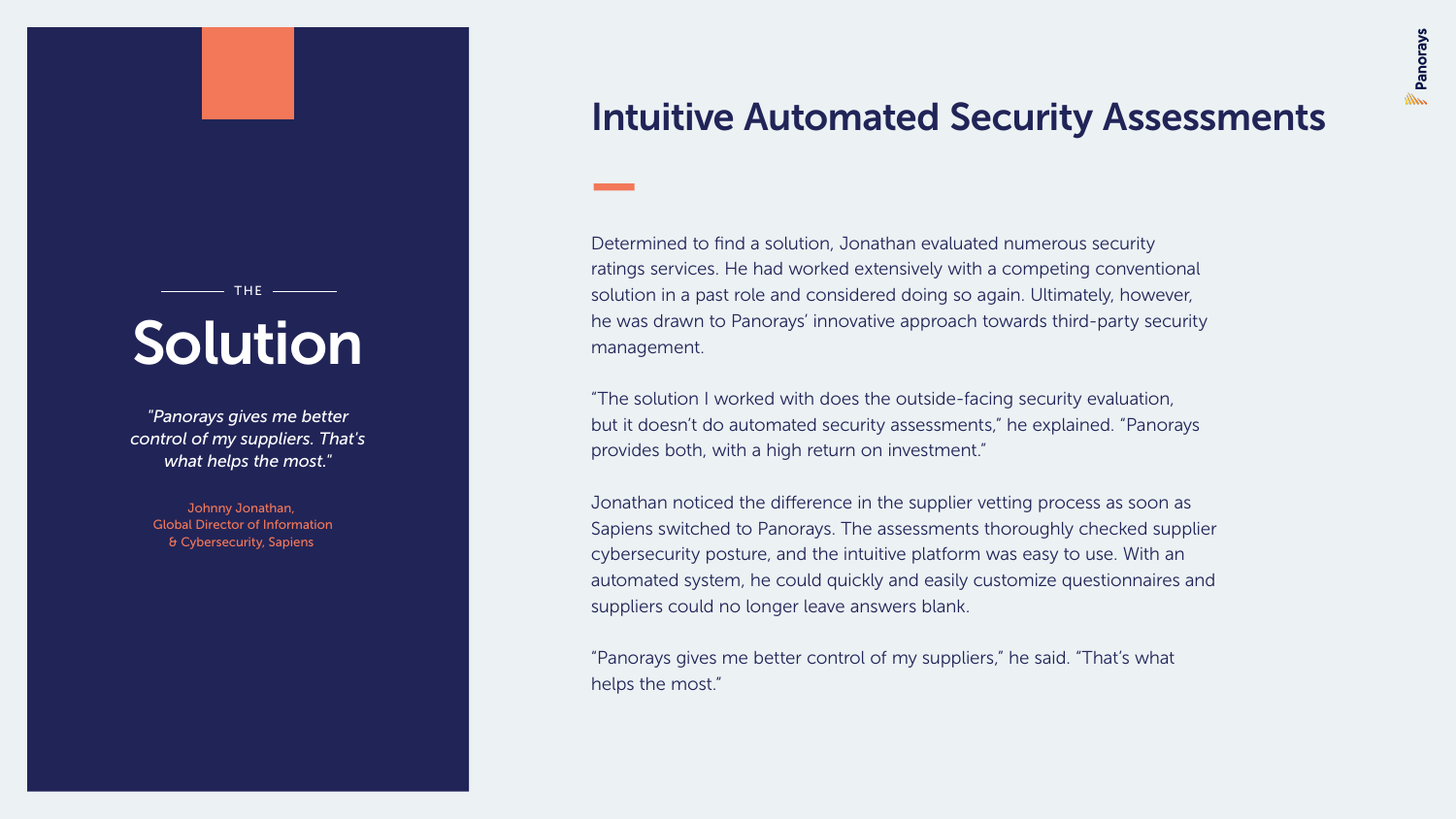$-$  THE  $-$ 

*<sup>\*</sup>Working with Panorays has* simplified our supplier vetting process while boosting our cybersecurity standards."

Johnny Jonathan, **Global Director of Information** & Cybersecurity, Sapiens

## A Rapid Solution That **Effectively Checks** Conclusion Supplier Cyber Posture

Thanks to Panorays, Sapiens' supplier auditing process- which used to take months-was shortened to days. At the same time, Jonathan feels confident knowing that the new, streamlined process accurately and thoroughly assesses Sapiens' supplier security.

"Working with Panorays has simplified our supplier vetting process," he said, "while boosting our cybersecurity standards."